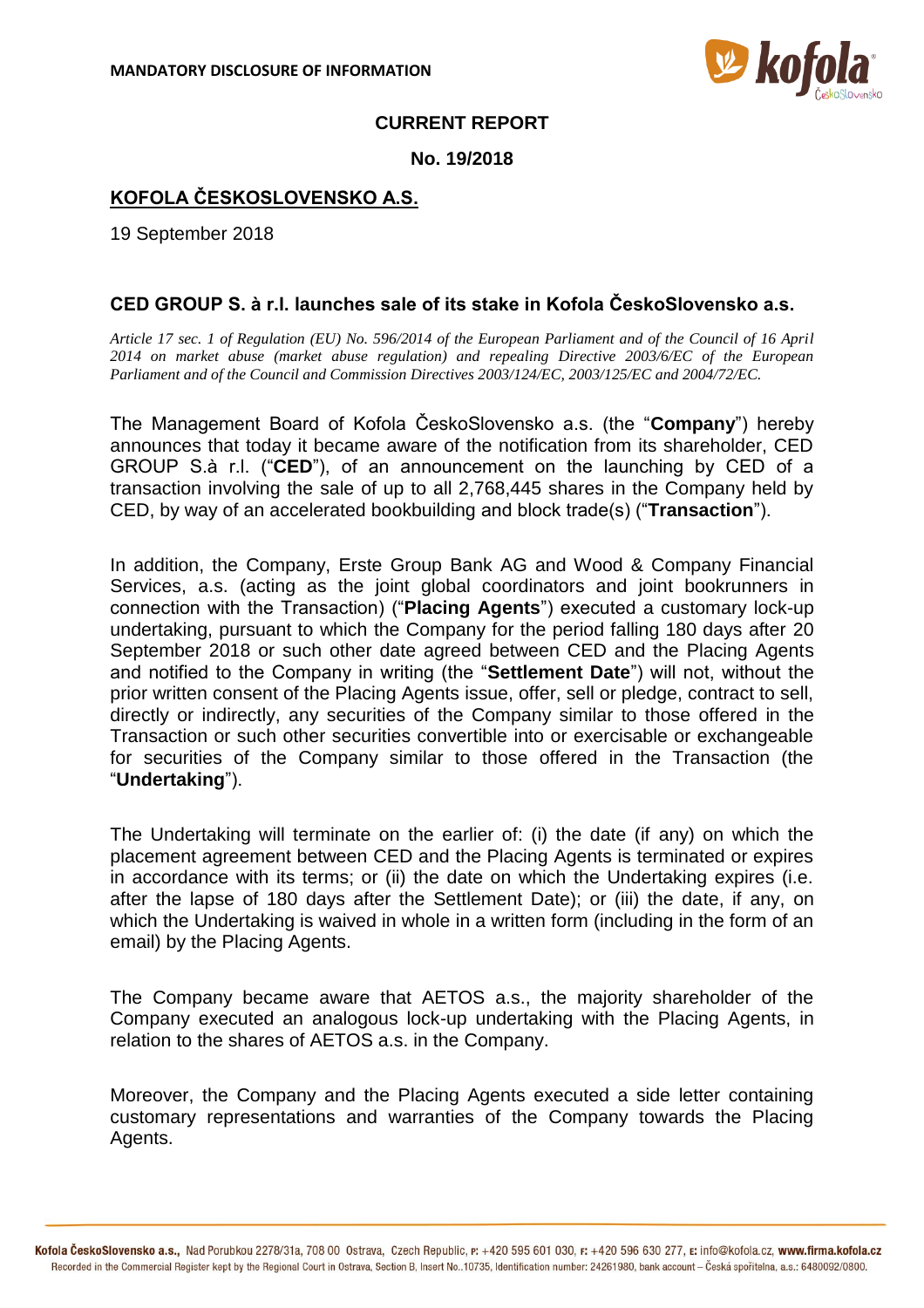

The contents of the announcement referred to in the preceding sentence are presented below.

"NOT FOR RELEASE OR DISTRIBUTION, DIRECTLY OR INDIRECTLY, IN OR INTO THE UNITED STATES, CANADA, JAPAN OR AUSTRALIA.

CED GROUP S.à r.l., ("**CED**") announces that today CED approved the launch of the sale of all the shares in Kofola ČeskoSlovensko a.s., (the "**Company**") held by CED (the "**Shares**") by way of an accelerated bookbuilding (the "**ABB**") and block trades.

The books for the ABB will open with immediate effect and are expected to be closed on 20 September 2018 (subject to potential acceleration). Information on pricing and the allocation of the Shares is expected to be announced immediately following the closing of the books. CED reserves the right to change the terms or timing of the ABB at any time.

Erste Group Bank AG and Wood & Company Financial Services, a.s. act as the joint global coordinator and joint bookrunners in connection with the sale of the Shares.

#### **Legal disclaimer**

This communication is not an offer for the sale of securities in the United States or any other jurisdiction. Securities may not be offered or sold in the United States absent registration or an exemption from registration under the U.S. Securities Act of 1933, as amended (the "**Securities Act**"). CED does not intend to register any portion of the ABB in the United States and does not intend to conduct a public offering of securities in the United States.

This communication in the United States is intended only for QIBs and by accepting delivery of this communication in the United States, you confirm that you are a QIB. The securities referred to herein may only be sold pursuant to Regulation S of the Securities Act and in the US, pursuant to an exemption from the Securities Act, strictly only to a limited number of QIBs (as defined in Rule 144A under the Securities Act) and in certain other countries, only to authorized professional institutional investors.

The material set forth herein is for information purposes only and is not an offer to sell, or the solicitation of an offer to buy, any securities in any jurisdiction in which such offer, solicitation or sale would be unlawful and, in particular, is not for release, publication or distribution in or into the United States, Australia, Canada or Japan.

This communication and any subsequent offer of securities may be restricted by law in certain jurisdictions, and persons receiving this communication or any subsequent offer should inform themselves about and observe any such restrictions and must not under any circumstances forward this communication to any other person. Failure to comply with such restrictions may violate the securities laws of any such jurisdiction.

The ABB is only addressed to and directed at persons in Member States of the European Economic Area who are "qualified investors" within the meaning of Article